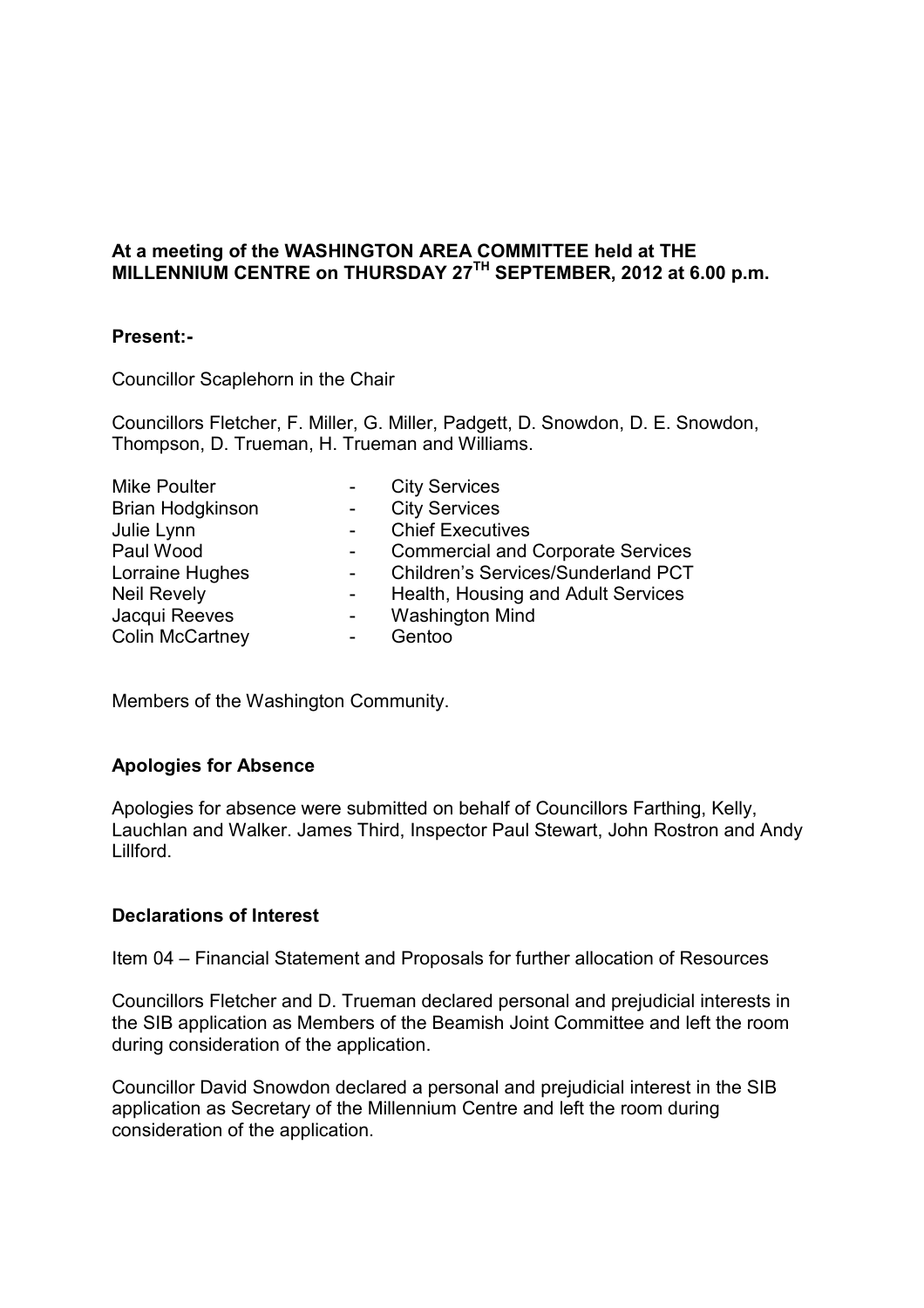# **Minutes of the Last Meeting of the Committee held on 21st June, 2012**

1. RESOLVED that the minutes of the last meeting of the Committee held on  $21<sup>st</sup>$  June, 2012 (copy circulated) be confirmed and signed as a correct record.

## **Place Board – Progress Report**

The Chief Executive submitted a report (copy circulated) to update the Committee on the progress of the Place Board in relation to the current years (2012/13) Work Plan.

(For copy report – see original minutes)

Councillor D. E. Snowdon presented the report and advised that Brian Hodgkinson, Area Response Manager had been tasked with providing the costings of a pilot scheme in relation to abandoned shopping trolleys in order to deal with the Supermarkets and a ten week rota of meetings had been arranged with the Galleries Shopping Centre in a positive move forward.

An Officer Working Group was in the process of being established to look at how Members could be better supported in their role to influence Responsive Local **Services** 

Mr Hodgkinson advised that the Love Where You Live campaign had gone very well.

In relation to the feasibility of additional CCTV, Councillor Dianne Snowdon advised that investigations had been carried out but it was found to be cost prohibitive, especially in the current economic climate and this action was recommended to be closed, with the LMAPS resources and cameras being better utilised.

The Chairman informed the Committee that information on the new Washington Leisure Centre would be included in the latest edition of Community News.

Councillor Dianne Snowdon wished to thank Mr Hodgkinson and his team on behalf of Members and the public for all their help during the recent flooding. The Chairman also requested Members appreciation be officially noted and Mr Hodgkinsons manager be informed of their efforts.

Councillor Dianne Snowdon referred to paragraph 5.1 of the report and advised that the Place Board may request Area Committee's consideration to provide funding for green space/cycleway initiatives which would help address obesity should TPCT funding be available.

In relation to the Green Space Audit, Mr Hodgkinson advised that he was working with Clive Greenwood, Senior Policy Officer for Economy and Place on identifying 'quick wins' such as Princess Anne Park for example.

Councillor G. Miller referred to the Workplan action to investigate options for improved broadband provision in Washington and advised that Tom Baker had now left the authority, therefore a new contact name would need to be supplied.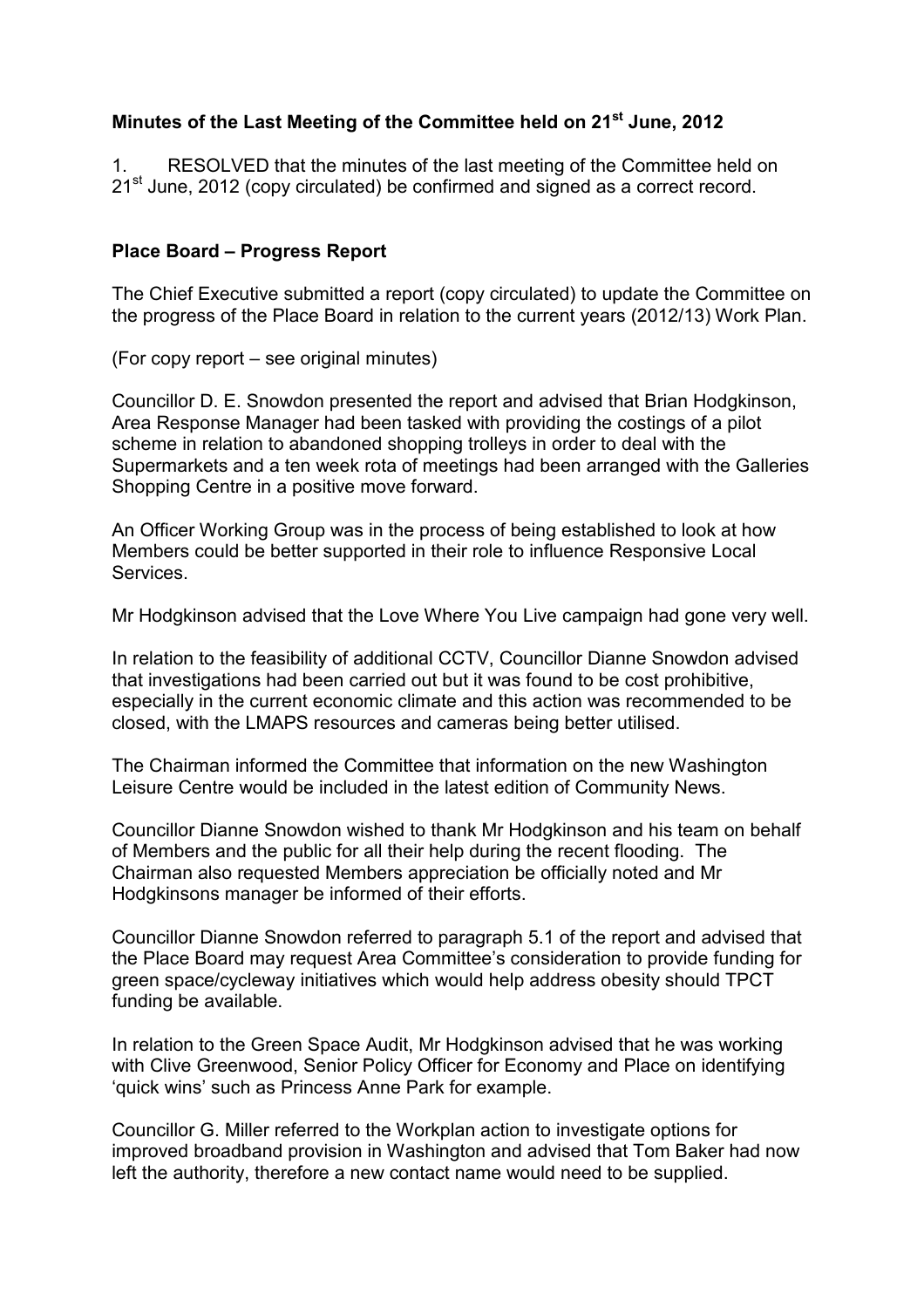- 2. RESOLVED that the Committee
	- (i) Noted the report, and the Place Board's timetable for activity for the year ahead as detailed in Annex 1 of the report; and
	- (ii) Agreed to accept further progress update reports based on the timetable outlined in Annex 1 of the report.

### **People Board – Progress Report**

The Chief Executive submitted a report (copy circulated) to provide the Committee with an update on the progress of the Washington Area People Board in relation to the current year's (2012/13) Work Plan.

(For copy report – see original minutes)

Councillor Williams presented the report and advised that the forthcoming meeting of the People Board on 15<sup>th</sup> October would be considering the needs assessment to set the structure of what Youth provision should be commissioned. Recommendations would be brought to the Area Committee for consideration/ approval at an extraordinary meeting arranged for the 22<sup>nd</sup> October.

In relation to paragraph 5.2 of the report Alaine Robson, SNCBC advised that The Youth Opportunities Project was going really well with 44 young people no longer NEET and they were also progressing with the apprenticeships.

Councillor Williams referred to paragraph 5.3 of the report and confirmed the school opportunities project was progressing well with the recruitment underway for a mentor.

Councillor Williams referred to paragraph 5.5 of the report and commented that there was a real need to look at how we work effectively with the Voluntary Community Sector in providing services.

Councillor Williams also advised that the Positive for Young People project had successfully progressed through the SIB expression of interest and had been invited to full application to be presented to January Committee.

The Chairman commented that the Voluntary Sector may have felt a little neglected of late and he wished to apologise for this, but as a great number of staff had left the authority, we were now starting to regroup and stressed that the situation would be addressed.

In relation to paragraph 6 of the report, Councillor Williams commented that she hoped Ward Councillors would take part in the Question-time type events which were proposed.